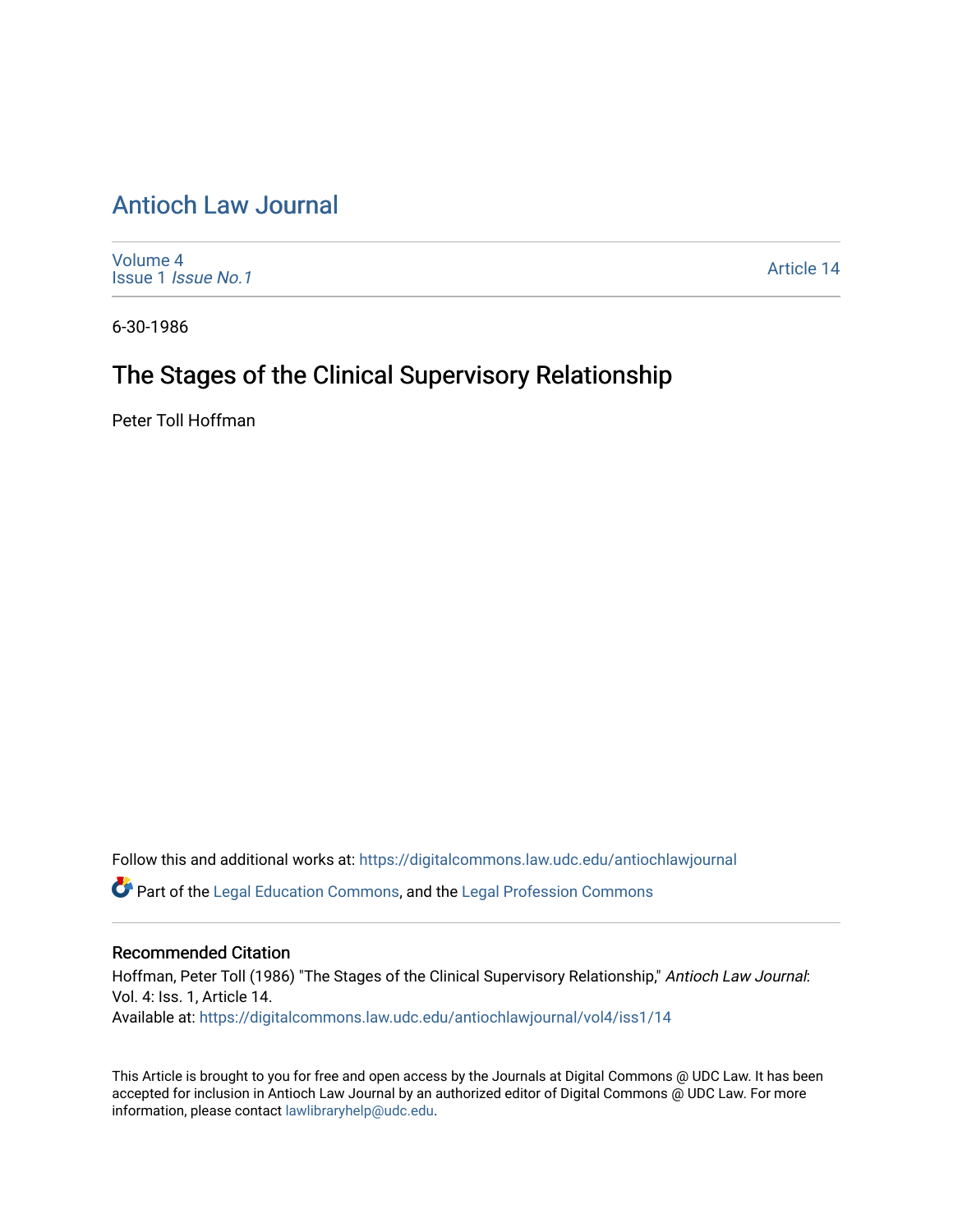# THE **STAGES** OF THE CLINICAL SUPERVISORY RELATIONSHIP

### PETER TOLL **HOFFMAN\***

Clinical education is an established fact in legal education today, despite continuing battles in individual schools over the size and budget of the clinical curriculum and the status of clinical teachers.' Because of increasing pressure from students, the Bar, and faculty committed to the creation and maintenance of clinical courses, law schools have responded **by** labeling a widely diverse body of courses as falling under that heading. Many of these courses bear only scant resemblance to the service-oriented, live, poverty law clinics that were once the model for clinical programs.<sup>2</sup> While no attempt will be made here to call for renewed purity in what will pass for clinical education, a characteristic common to those courses categorized as clinical is the experiential basis of the learning process. Students in these courses assume the role of a lawyer, and study and learn from this role.<sup>3</sup>

At a distressingly large number of schools, the process of clinical education goes largely unsupervised. But at a majority of schools, and certainly at those with programs recognized as exemplary, individualized supervision of student work is an integral part of clinical teaching.

Supervision is at the core of effective clinical teaching.<sup>4</sup> It is through

**2** *See, e.g.,* the descriptions of clinical programs contained in Council on Legal Education for Professional Responsibility, *Newsletters,* Vol. I through Vol. XI (1969-79).

**3** Considerable disagreement exists as to the definition of clinical education. One view is that clinical education is a method of teaching a subject matter loosely grouped under skills training and professional responsibility. This is the definition adopted by Guideline I.A. of the Association of American Law Schools-American Bar Association Committee on Guidelines for Clinical legal Education, *Guidelines for Clinical Legal Education* (1980). This Guidelines treats clinical education as both a teaching method, placing students in the role of a lawyer, and a subject matter. The major competing view is that of clinical education as a pedagogical methodology, based on students' assumption of the role of a lawyer, available for the teaching of a variety of subject matters. Bellow, *On Teaching the Teachers: Some Preliminary Reflections on Clinical Education as Methodology,* Council on Legal Education for Professional Responsibility, **CLINICAL EDUCATION** FOR THE LAW **STUDENT** 374, 379 (1973). *See generally,* Bloch, *The Andragogical Basis of Clinical Legal Education,* 35 **VAND.** L. REV. **321,** 321-25 (1982).

*4* See Guidelines **1.0.,** at 14, Association of American Law Schools-American Bar Association Committee on Guidelines for Clinical Legal Education, *Guidelines for Clinical Legal Education*

**<sup>\*</sup>** Professor of Law, University of Nebraska. B.A. **1968,** Michigan State University; J.D. 1971, University of Michigan.

**I** The last Survey *and Directory of ClinicalLegal Education* (CLEPR 1979) published, the **1978-** 79 edition, lists an astonishing number and variety of clinical courses being offered in law schools across the country. The debates surrounding the proposed adoption of American Bar Association Accreditation Standard 405(e) recommending mandate tenure-like employment contracts for clinical teachers shows that while clinical education may be established, it is not necessarily accepted.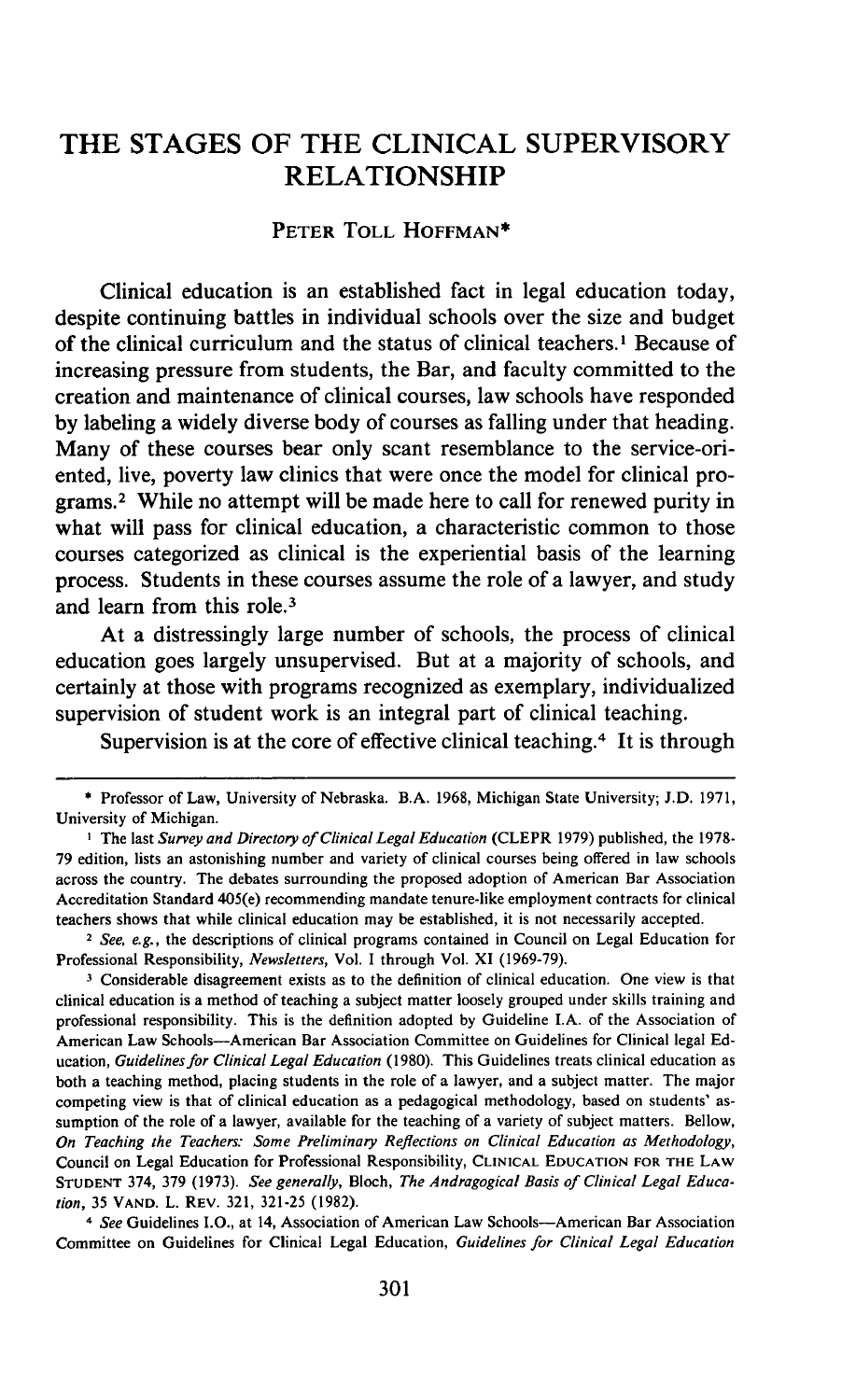[Vol. 4:301

supervision that the clinical teacher responds to the individualized learning needs of the students and the requirements of the cases. Despite the recognized importance of supervision in the success of clinical education, we know very little about what is effective supervision, what are the characteristics of the effective supervisor, or how the supervisory process can be improved.

The difficulty in answering these questions is that the dynamics of supervision and of the supervisory relationship elude precise definition. Supervision varies not only in the types of encounters that may take place between teacher and student, but also in the types of teaching that may occur in the encounters. The form of the encounter may range from a spontaneous, brief meeting where the teacher answers a question about a case, to a formal, structured conference where the student's cases and actions are explored in depth. During the encounter the supervisor employs a variety of teaching methods: the student and supervisor may engage in a discussion of a case (dialectic teaching); the supervisor may provide information to the student (didactic teaching); the supervisory may evaluate the student's lawyering skills (evaluation); the supervisor may demonstrate the method of performing a lawyering task (demonstration); or the supervisor may use a combination of some or all of these teaching methods. Further, the mix of teaching methods used may vary during the course of the supervisory relationship with, for instance, an emphasis on didactic teaching in the beginning of the course to dialectic teaching at the end. While wide variations in the form and content of the supervisory relationship may be desirable, they make the question of what is effective supervision very difficult to answer.<sup>5</sup>

The supervisory relationship also varies through time. What may be effective supervision at one point may result in undesirable learning consequences at a later point. A close, structured form of supervision at the beginning of the course may, for instance, become stifling and overly restrictive by the end of the semester. Similarly, while a particular teacher's supervisory style may elicit enthusiastic involvement in the learning process from some students, it may repel other students. What makes one teacher an effective agent for bringing about desirable learning and another a failure is a difficult issue to resolve.<sup>6</sup>

<sup>(1980);</sup> Smith, Offering Poor Clients the General *Motors Treatment,* 3 **LEARNING** & L., Summer 1976, at 38, 78; Grossman, *Clinical Legal Education: History and Diagnosis,* 26 **J. LEGAL EDUC.** 162, 186 (1974).

**<sup>5</sup>** The author has attempted to answer the question of what is effective supervision in Hoffman, *Clinical Course Design and the Supervisory Process,* 1982 ARIZ. ST. L. J. 277. In the article it is argued that different teaching devices, *e.g.,* lecture, discussion, have different pedagogical outcomes.

**<sup>6</sup>** For information on the effects of differences in cognitive learning styles and their interaction with teaching methodologies, see S. Messick, *Individuality in Learning* (1976); DeNike, *An Explora-*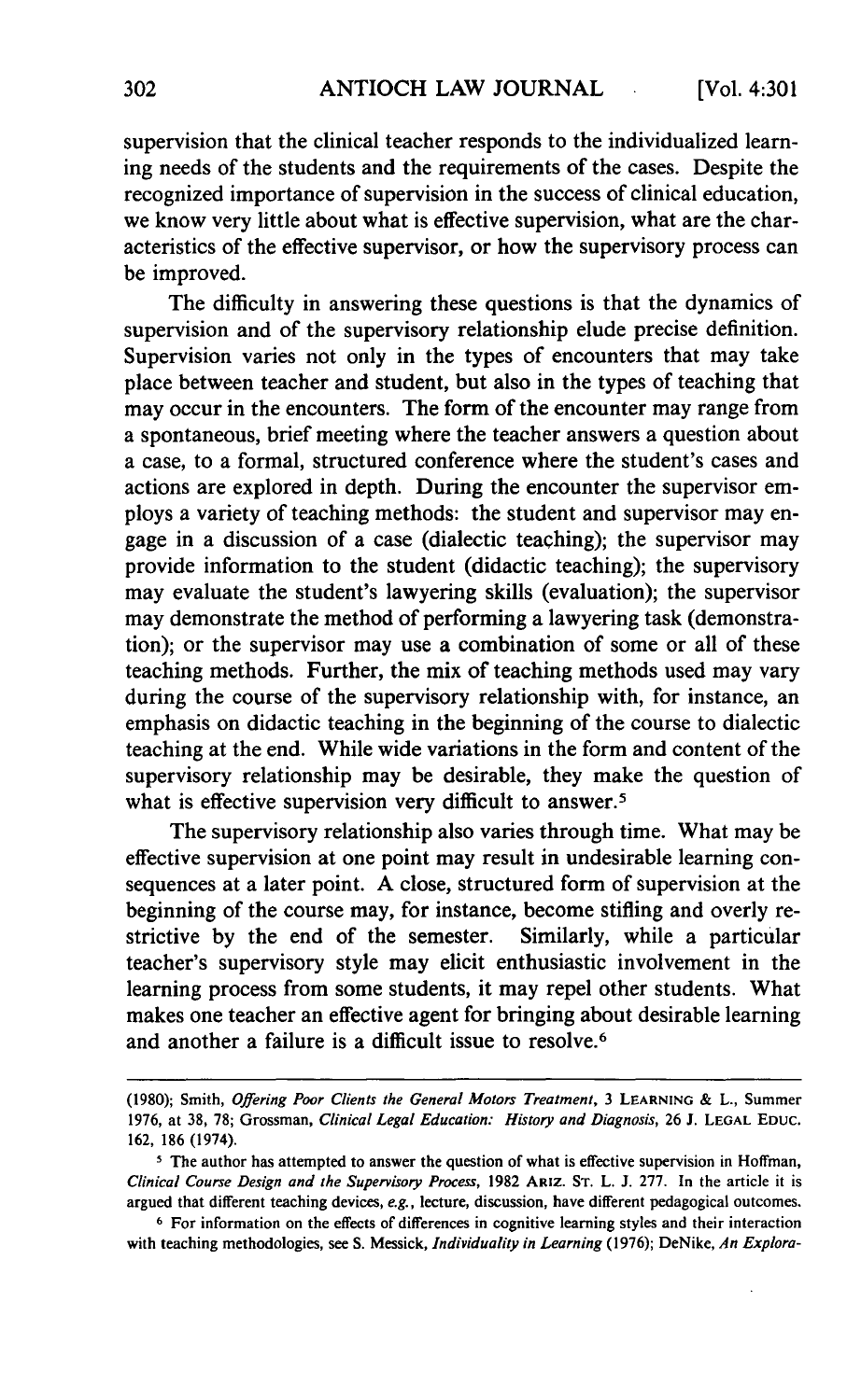Despite the barriers just erected, I will present some tentative thoughts about one aspect of these questions. How should the supervisory relationship between student and teacher change over time? A model for the progression through which the supervisor and student move during the sequence of a clinical course is offered. The model is presented in terms of learning stages through which students pass. At the outset let me note that there will be far less that unanimous agreement among clinical teachers about the correctness of the views presented. If nothing else, clinical teachers cannot be accused of conformity of thought.

The mutual nature of learning causes the relationship between student and teacher to be constantly changing. The changes in the relationship reflect not only the student's increasing knowledge and understanding of the process of learning, but also the teacher's adaptation of his or her supervisory techniques to the changing needs of the student.

#### I. **BEGINNING STAGE**

In a typical clinical course, the beginning student is thrust into a new and bewildering experience. Even if the student has previously clerked or taken a clinical preparatory course, he or she is usually emotionally and intellectually unprepared for the entirely new role of student-lawyer. Not surprisingly, the average student feels overwhelmed by this experience.<sup>7</sup>

In the initial stages of their clinical experience, students possess only limited lawyering skills and minimal knowledge of substantive and procedural law. As a result, students are often unsure about their capabilities and are frequently intimidated by the tasks that confront them.8

Functioning as a lawyer requires not only knowledge of the substan-

*tory* Study *of the Relationship of Educational Cognitive Style to Learning from Simulation Games, 7* **SIMULATION & GAMES** 65 **(1976);** H. Knope **& N.** Diekelmann, *Approaches to Teaching in the Health Sciences,* **Ch.** 4 **(1978);** Tallmadge **&** Shearer, *Interactive Relationships Among Learner Characteristics, Types of Learning, Instructional Methods and Subject Matter Variables,* **62 J. ED. PSYCH. 31 (1971).** *See also* Miller, *Personality Differences and Student Survival in Law School,* **19 J. LEG.** EDUC. 460 **(1967).**

**<sup>7</sup>**It is often helpful to articulate for the students the anxieties they are experiencing and reassure them that these feelings are normal and to be expected.

**<sup>8</sup>** R. Condlin, *More Notes on a Theory of Fieldwork Instruction* **5** (unpublished LL.M. thesis, Harvard Law School); Rosenblatt **&** Mayer, *Objectionable Supervisory Styles: Students' Views,* 20 *Social Work* 184, **185-86 (1975);** Mayer **&** Rosenblatt, *Sources of Stress Among Student Practitioners in Social Work: A Sociological View,* **10 J.** OF **ED. FOR SOCIAL WORK,** No. **3, 56** (1974). Anxiety may also serve as an incentive to learning. Bellow, *supra* note **3;** L. Austin, *Supervision in Social* Work, in *Social Work Yearbook* **579,** 582 (R. Kurtz ed. 1960); DeBell, *A Critical Digest of the Literature on Psychoanalytic Supervision, II* **J.** OF AMER. PSYCHOANALYTIC Assoc. 545, 547-48 (1963). However, when anxiety becomes too great, the student becomes emotionally immobilized and energy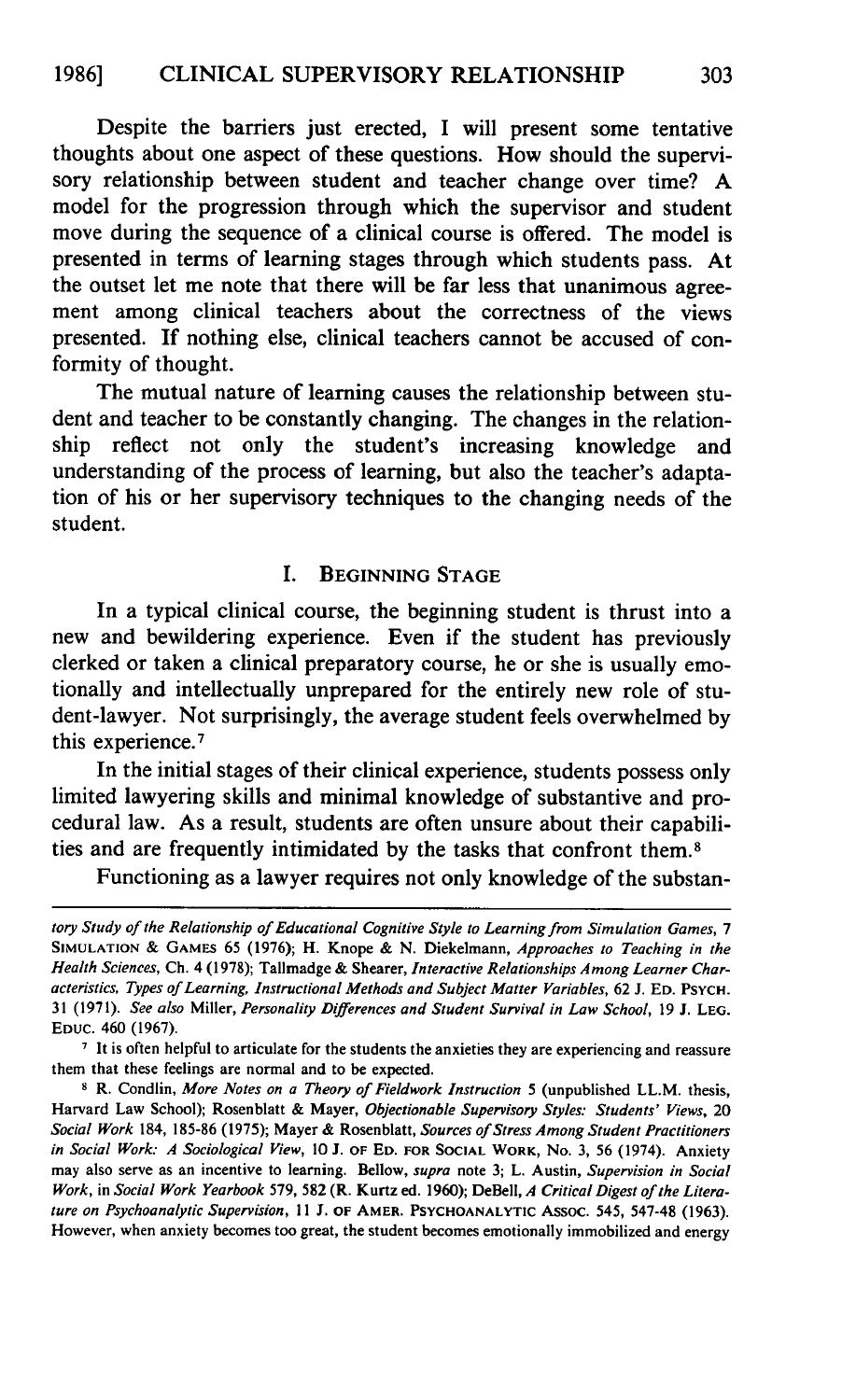tive and procedural rules applicable in the legal system and in the particular type of practice in which the lawyer is operating, but also knowledge of how to apply these rules. In addition, the lawyer must possess a panoply of lawyering skills, such as the ability to interview and counsel clients, engage in factual investigation, negotiate, draft pleadings and documents, develop case strategies, and present cases in court. While traditional legal education ably teaches rules and analysis, most courses ignore the practical application of the rules.<sup>9</sup>

As a result, in the initial stages of a clinical course, most students do not possess the knowledge necessary to make appropriate decisions about what course of action to follow in a case, or how to implement a plan of action. If forced to make decisions beyond their capabilities, students often become overwhelmed with anxiety and frustration. Every task, no matter how simple to the experienced lawyer, assumes insurmountable proportions to the neophyte. With no base to build on, the student may, not even be able to recognize which questions need to be addressed.

An example most clinical teachers are familiar with is the initial assignment of cases to the students at the beginning of the semester. Inevitably, there is a grim silence as the students receive the cases and an almost palpable sense of unease and panic as they began leafing through the files. During the first case review with the students, these initial impressions are confirmed by student reports of feelings of total helplessness, of having no idea what to do or where to go with a case and of being lost. One student put it aptly when describing her first day in clinic:

I felt lost and overwhelmed, but challenged at the same time. I was afraid of the responsibility and all of the things I had never done before. I was very excited, but extremely nervous. I have always considered myself to be quite capable of accomplishing my goals given enough time. However, I felt submerged by the thought of trying to be a competent conscientious attorney under the gun of a tight schedule. I kept asking myself how I was going to find answers to all of the questions running through my head.

In this initial stage of developing skills and knowledge, students need vast amounts of specific information, e.g., whether there is an applicable statute, what is the filing fee in district court, and what is the time limit for filing an appeal. **10** To force students to seek out this information

that otherwise would go into learning is devoted to combating the tensions of the learning experience. Rosenblatt & Mayer, *id.; id.* at 545, 547, 570.

**<sup>9</sup>** Keeton, *Teaching and Testing for Competence in Law Schools, 40* MD. L. REV. 203 **(1981).**

**<sup>1</sup>o** R. Newton, *Supervisor Expectations and Behavior. Effects of Consistent-Inconsistent Supervisory Pairings on Supervisee Satisfaction with Supervision, Perceptions of Supervisory Relationships and Rated Counselor Competency* 73-75, 81-84 (December, 1976) (unpublished Ph.D. thesis, Univ. of Missouri-Columbia; Hansen & Warner, *Review of Research on Practicum Supervision,* <sup>10</sup>**COUN-**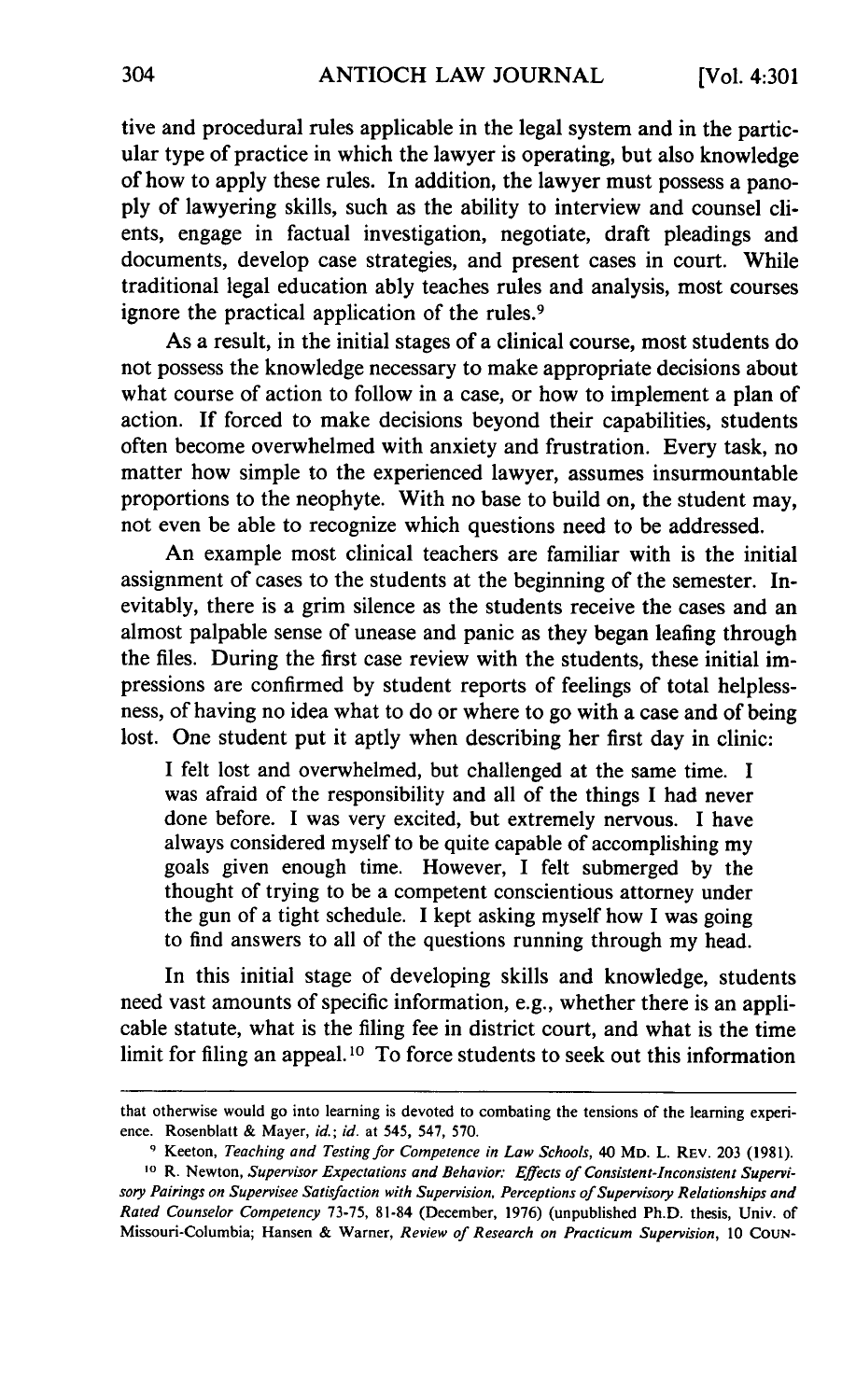when their knowledge is so limited will only result in wasting endless, frustrating hours in the library or on the telephone. This, in turn, can only exacerbate the students' initial feeling of inadequacy.<sup>11</sup>

To avoid these types of reactions, initial decisions in cases must be made **by** the supervisor, and preliminary information must be given to the students, rather than left for them to discover on their own. Specific instructions must be given **by** the supervisor stating explicitly what must be done in each case, and how to carry out directions given. These directions should be concrete and specific.12 The directions do not have to be orally given but may be contained in practice manuals, protocols, etc.

The supervisor, as part of the process of giving instructions to the student, should also give the underlying rationale for each direction. **By** making explicit the reasons for a particular course of action, the supervisor is also demonstrating to the students a method of problem solving that can be emulated **by** the students at a later stage of their development.<sup>13</sup>

It is also during the initial stages of a clinical course that rapport building between supervisor and student occurs. Therefore, supportive behavior **by** the supervisor is most critical at this time. 14 The goal is to develop a friendly relationship, not as an end in itself, but as a method of reducing student anxiety.<sup>15</sup> A cold, aloof or hostile supervisor can only

**13** Learning through observing the behavior of another is a method particularly suited to the teaching of skills, the description of which is difficult to articulate. D. Blight, G. Ebrahim, D. Jacques & D. Piper, *Teaching Students* 173 (1975).

**14** There is considerable empirical support for the contention that a positive relationship between supervisor and student is an important factor if determining student receptivity to the supervisor's teaching efforts. A. Goldstein, K. Heller & L. Sechrest, *Psychotherapy and the Psychology of Behavior Change* 73-91 (1966); Rugg & Norris, *Student Ratings of Individualized Faculty Supervision: Description and Evaluation,* 13 AM. **ED.** RESEARCH **J.** 41 (1975); W. McKeachie, *Teaching Tips* 242 (1978). More subjective studies of the supervisory relationship also support this contention. Cohen & DeBetz, *supra,* note 12, at 51, 55-6; Miller & Oetting, *Students React to Supervision,* 6 **COUN-**SELOR **ED. AND SUPERVISION** 81 (1967); L. Austin, *Supervision in Social Work* in *Social Work Yearbook* 579, 582 (R. Kurtz ed. 1960); Dekker, *Didactic Principles and Field Work Instruction,* <sup>38</sup> **SOCIAL** CASEWORK 350, 354 (1957); A. Kadushin, *supra,* note 8, at 148.

**15** Another reason for a friendly supervisory attitude concerns the natural defensiveness most individuals have toward criticism. Objective evaluation is an essential feature of the supervisory process, yet unless coming from a person the student likes and respects, there is the strong danger that the student will reject the supervisor's comments. Hansen & Warner, *supra,* note 10; Hester,

SELOR **ED. AND SUPERVISION** 261, 263 (1971); Gysbers & Johnston, *Expectations of a Practicum Supervisor's Role,* 4 COUNSELOR ED. AND SUPERVISION 68 **(1965).**

**<sup>11</sup>** W. Bennie, *Supervising Clinical* Experiences in the Classroom 63 (1972).

*<sup>12</sup>* See Cohen & DeBetz, *Responsive* Supervision *of the Psychiatric Resident and Clinical Psychology Intern,* 37 AM. J. OF PSYCHOANALYSIS 51, 56 (1977); Hansen & Warner, *supra,* note 10; Gysbers & Johnston, *supra,* note **11;** W. Bennie, *supra,* note 11, at 96. Barnhizer, *The Clinical Method of* Legal Instruction: Its Theory and Implementation, 30 J. LEG. EDUC. 67, 87 (1979), a comprehensive treatment of clinical education, notes the need to relate the content of instruction to the student's stage of development.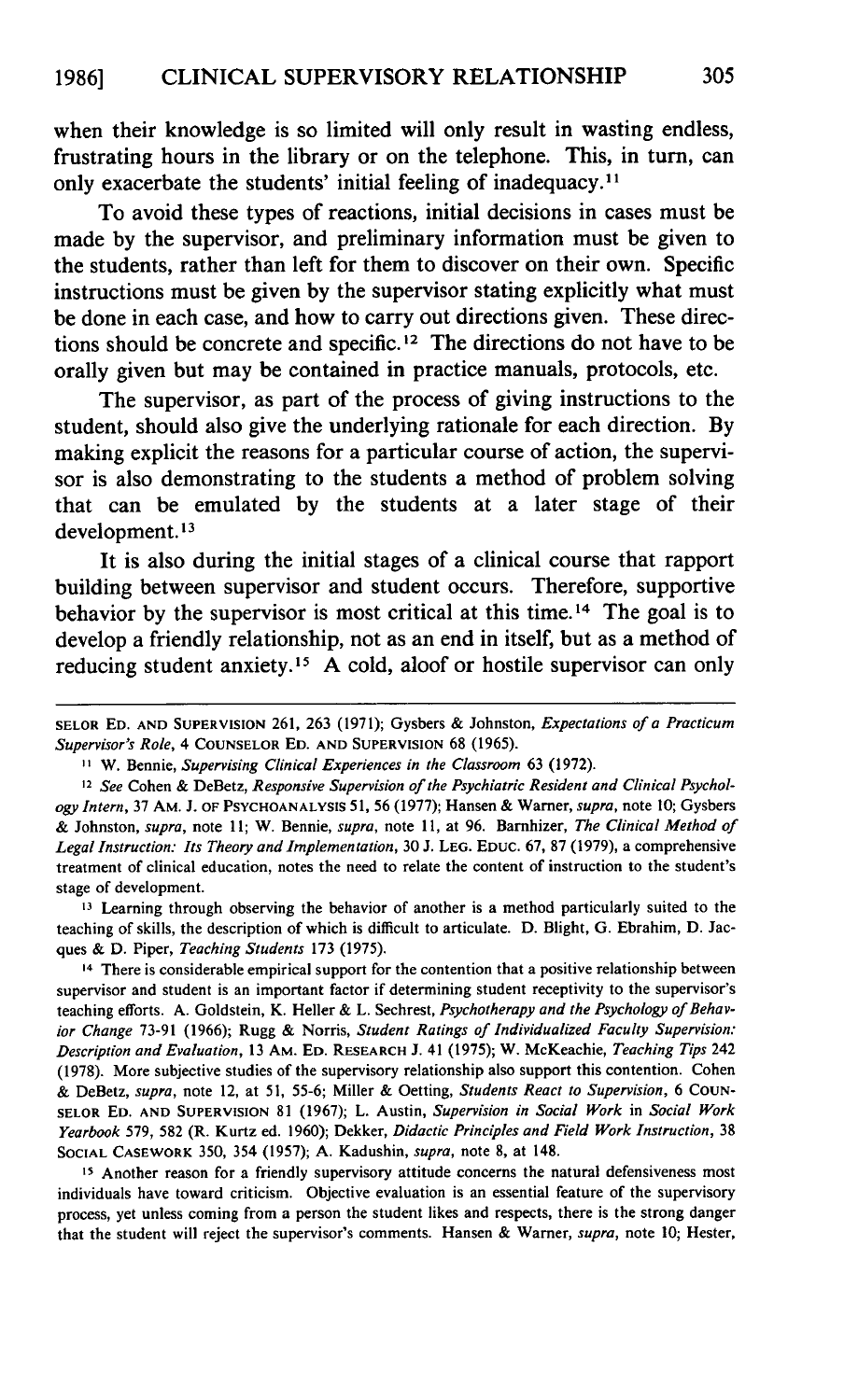cause a student distress and insecurity. The objective is to foster a friendly, supportive atomosphere, while at the same time insisting on high levels of student performance.<sup>16</sup>

In addition to all of the other uncertainties confronting them in a clinical course, students face uncertainty surrounding the issue of how to respond to the supervisor.<sup>17</sup> Are they to ask questions? Should they obtain the supervisor's approval before taking action in a case? Answers to many of these questions can be provided through specific responses by the supervisor in the form of an orientation lecture, office manual, or both. Since students are far more likely to rely on their experiences than on what they are told, it is important that the supervisor reinforce the desired supervisory model through example and encouragement. The supervisory relationship developed in the initial stage of the course will establish the contours for the way student and teacher interact during the remainder of the course. Starting with the desired supervisory model in the beginning will avoid many problems at the later stages of the course.

In summary, the beginning stage of the clinical experience is characterized by a concern with the students' knowledge and performance of specific tasks, orientation to the supervisory relationship, and reduction of their anxiety.<sup>18</sup> How long the beginning stage lasts depends on several factors, perhaps foremost of which is the knowledge the student brings into the clinic and how quickly it can be developed. Other factors affecting the duration of this stage are the difficulty and complexity of the assigned cases; the degree of supervision provided; the intelligence and personalities of the students; the students' prior legal education; and whether the course can be structured to delay introducing students to more difficult tasks such as trying cases, until after the students have mastered simple tasks.<sup>19</sup> Students progress at different rates; individual

**17** Cohen & DeBetz, *supra,* note 12 at 51, 51-52.

**18** Mayers, *Differential Use of Group Teachings in First year Field Work,* 44 **SOCIAL** SERVICE REVIEW 63, 72 (1970).

*Educational Process and Supervision,* 32 **SOCIAL** CASEWORK 242, 243 (1951). Related to this is the need for the student to feel secure in the supervisory relationship before the student is able to present weaknesses and deficiencies in his or her performance to the supervisor for discussion and correction. This can only be done when the student knows the supervisor will not respond with a hostile, cold or demeaning attitude. Ohlsen, *Supervision of Practicum,* 46 CONTEMPORARY ED. 61, 63 (1974).

**<sup>16</sup>** The desirable degree of support necessarily will vary from student to student. Barnat, *Student Reactions to the First Supervisory Year: Relationship and Resolution,* 9 J. oF **ED, FOR SOCIAL** WORK, No. 3, 3, 6 (1973).

**<sup>19</sup>** *See* W. Bennie, *supra,* note **II** at 86; Delaney, *A Behavioral Model for the Practicum Supervision of Counselor Candidates,* 11 **COUNSELOR ED. AND SUPERVISION** 46 (1972); A. Kadushin, *supra,* note 8 at 144. *See also* N. Henderson, University Teaching 16 (1968); R. Tyler, *Basic Principles of Curriculum and Instruction* 85 (1949).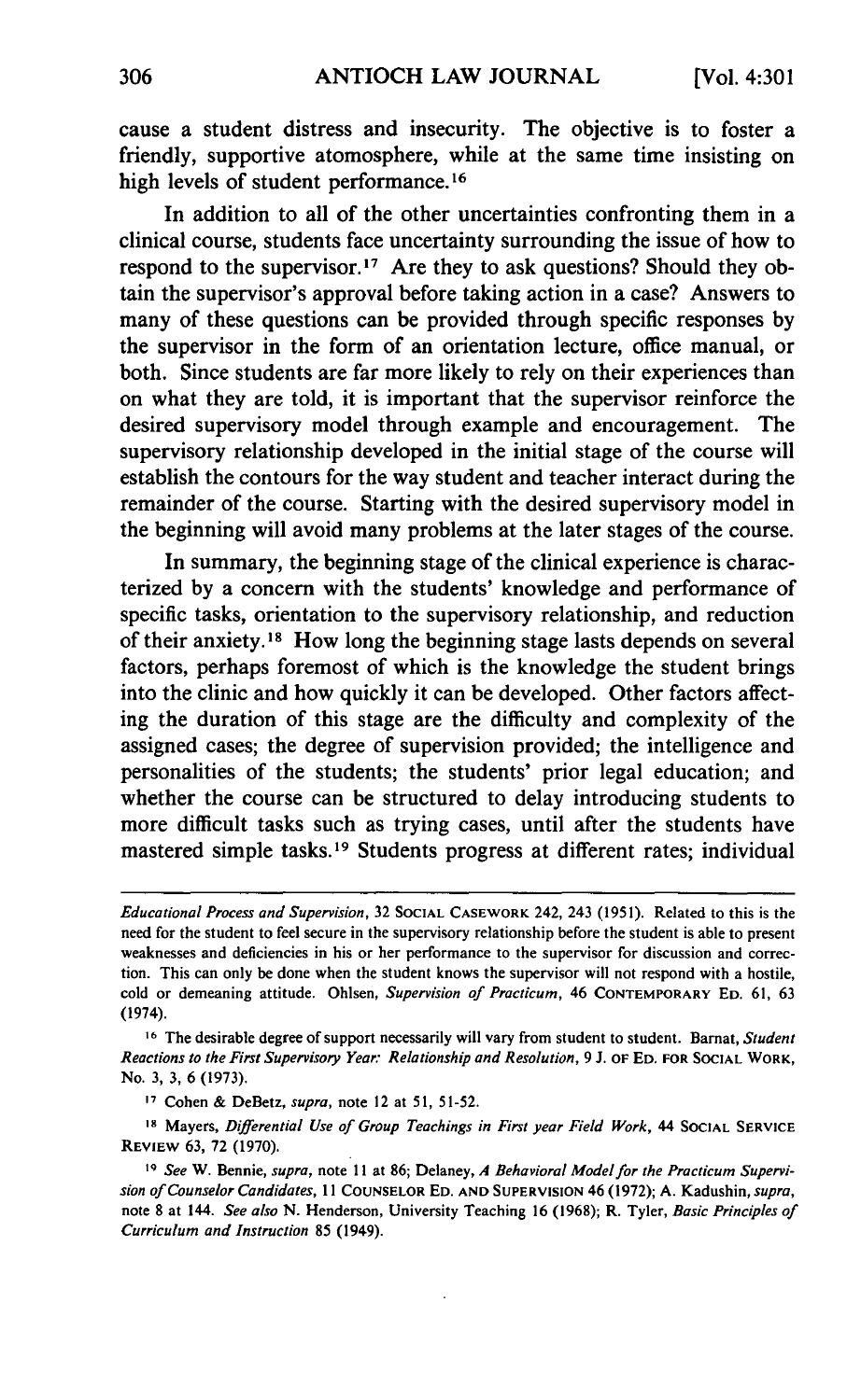students will complete particular stages of development at different times in the semester.

#### II. MIDDLE **STAGE**

In the middle stage of the course, students become capable of taking more responsibility and initiative for their cases.<sup>20</sup> At this point, instead of merely following the supervisor's directions as to the next step to be taken, students can approach cases as a collaborative experience involving both student and supervisor. Through joint discussion, as between partners in a law firm, the two can determine the definition of the legal problem to be solved, develop procedures for solving the problem, evaluate the effectiveness of the solution, and implement it. The discussions need not be confined to the intermediate demands of the caseload, but may also extend to such matters as questions of ethics, the lawyer's role, standards of professionalism, individual and group dynamics, and the functioning of legal institutions.

In contrast to the initial stage of the course when the supervisor's role was didactic and directive, the supervisor in the middle stage serves to stimulate and guide the students in interpreting, analyzing, applying, synthesizing and evaluating the students' clinical experiences. The supervisor must still provide information and direction as needed, but this function is now subordinate to the role of serving as a sounding board and corrective for the student's efforts, and as a prod coaxing and encouraging the student to objectively and critically examine actions and purposes.<sup>21</sup>

Instead of relying on the supervisor to determine what must be done and how to do it, students begin to make these decisions themselves; instead of having the reasons for a particular strategy explained to them, students begin to analyze and develop the reasons themselves; instead of merely acquiring the rudiments of skills, students begin to improve and polish skills. The supervision process becomes progressively more an exploration of the correctness of the students' decisions and less of an imposition of the supervisor's solution on the students. The supervisor shifts from the role of senior partner working with a new associate to that of a co-equal assisting and critiquing the student's work.<sup>22</sup>

During the middle stage, greater emphasis is placed on analysis of

<sup>&</sup>lt;sup>20</sup> Ohlesen, supra, note 15; Nelsen, Teaching Content of Early Fieldwork Conferences, 55 SOCIAL CASEWORK 147, 149 (1974).

**<sup>21</sup>** Cohen & DeBetz, supra, note 12, at 51; Ohlsen, supra, note 15.

<sup>22</sup> Bloch, supra note **3,** at 321, 338-40, 347-50; R. Newton, supra note 10, at 81-84; Termini & Hauser, The Process of the Supervisory Relationship, 3 **PERSPECTIVES IN PSYCHIATRIC CARE** 121, **123 (1973);** Gysbers **&** Johnston, supra note **10,** at **68, 73 (1965).**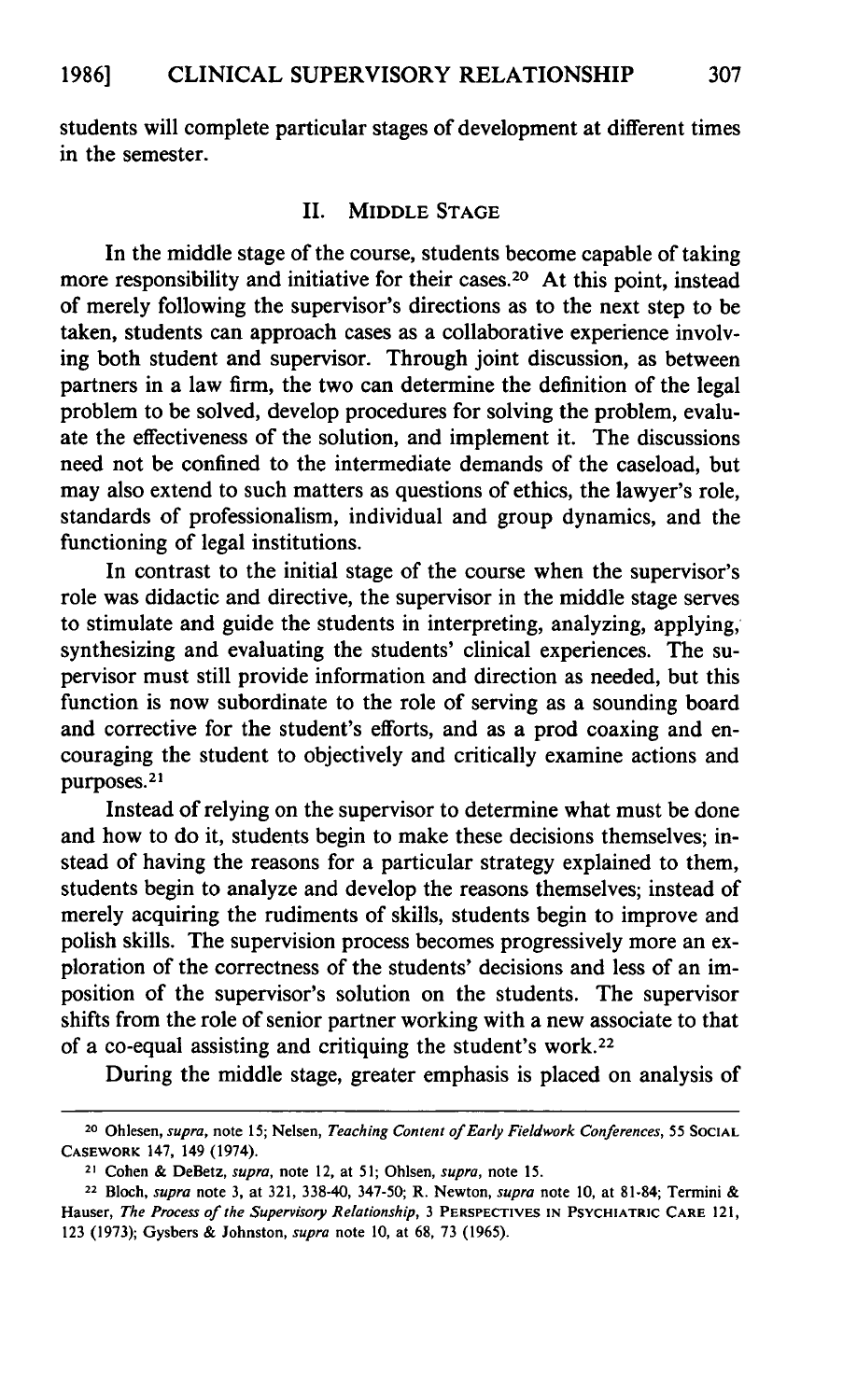why things are done and how to improve the student's skills performance. There is more exploring and clarifying of issues. The interaction between student and supervisor changes from one in which the teacher provided instruction and information and the student asked question and related data, into one in which the student takes the initiative and actively participates in discussions. <sup>23</sup>

A typical supervisory encounter in this stage might run as follows:

Student: I need to talk with you about the Jones personal injury case. That's the case where our client's son rear-ended the plaintiff. We got the plaintiff's amended complaint today adding our client under the family purpose doctrine and I'm not sure what to do now.

Supervisor: Well, do we have any defenses?

Student: I'm not sure. I talked with the client and he claims that his son didn't have permission to use the car.

Supervisor: Tell me what he said happened.

Student: (Recounts facts)

Supervisor: Have you talked with the son yet?

Student: Not yet.

Supervisor: Do you think we need to?

Student: Yes, but I don't think I will be able to before the answer date.

Supervisor: Are you confident enough of the father's story for us to draft an answer now?

Student: I would feel better if I check out the son's story first. Can we buy some time?

Supervisor: Sure. There are several ways to do that. We could call up the other side and ask for an extension of time. I know the attorney for the plaintiff and I am pretty sure she would give us some time. We could also make a motion for an extension of time or we could file a motion challenging the complaint which would delay things for awhile. Have you looked at the complaint to see if it is okay?

Student: I've looked at it, but I'm not sure.

**<sup>23</sup>** Nelsen, supra note 20. Initially students are often reluctant to volunteer their opinions and analysis of problems. This is in part a carryover from attitudes developed in their traditional law school classes where peer pressures exist not to volunteer and the teacher often "punishes" an incorrect answer. Stone, Legal Education on the Couch, 85 HARV. L. REV. 392, 407 (1971). See also Watson, The Quest for Professional Competence: Psychological Aspects of Legal Education, 37 CINN. L. REV. 93 (1968). A second reason is that students frequently do not believe their opinions will be listened to or count for anything. Ramsey, *Role of the Agency Supervisor,* 2 **NEW DIRECTIONS FOR** HIGHER **EDUCATION,** 45, 47 (1974). W. McKeachie, *supra* note 14 at 41. As a result, the supervisor initially usually has to actively encourage student participation in case analysis and problem solving.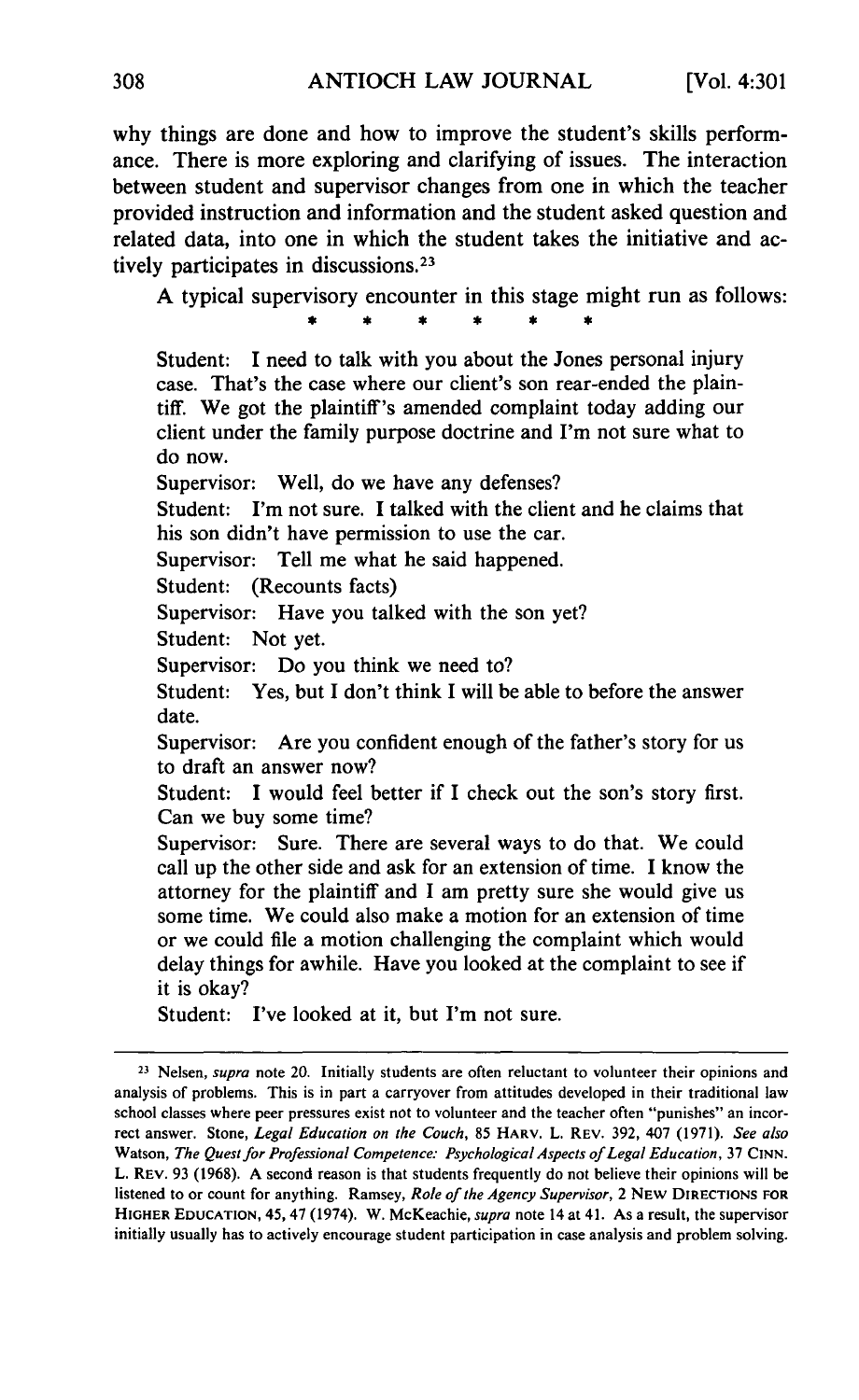Supervisor: Well, let's take a look. Have you read the family purpose cases yet?

And so on. As the example makes clear, the supervisor and student are engaging in a process of exchanging ideas and information. Sometimes the initiative will be with the student because the student has thought through a possible plan of action or has superior knowledge of the facts from actually interviewing witnesses or talking with opposing counsel. Other times, the supervisor will guide the decision making because of greater experience or legal knowledge such as when the supervisor suggested methods of extending the time in which to answer.

The mix of interactions between student and supervisor will vary with the situation, but the identifying feature of this middle stage of the course is the co-equal exchange of ideas and information between the two. Each has something to contribute to the lawyering process and from their interchanges, the student learns how to be an effective lawyer.

The transition from the initial stage to the middle stage is not as abrupt as the term "stage" might suggest. In fact, the process in each stage is a progression along a continuum. In the middle stage, for instance, the amount of control and direction by the supervisor will be greatest at the beginning and will slowly diminish as the student becomes more comfortable with the new responsibilities being assumed.

### III. FINAL **STAGE**

In the final stage, the students are sufficiently secure and competent to act, in effect, as lawyers in their own right. This does not mean they have progressed as far as they will in their careers, but it does mean that they are now capable of acting without close supervision, and that they are now, at least, minimally competent. At this stage, the supervisor should defer to the student's analyses and decisions in cases where reasonable lawyers might differ. Of course, where the student is appearing under the sponsorship of the supervisor under the applicable local student practice rule, the supervisor has an ethical obligation to prevent incompetent representation. But when, as with most decisions in a case, there is more than one correct solution to a problem, the supervisor should defer to the student's decision. The supervisor's role, in this final stage, is that of a confirmer and guider; a safeguard against serious error.

An example of a supervisory session in the last stage could go as follows:

Student: I am trying to figure out who I should call first as a witness in the Jones trial next week. That's the personal injury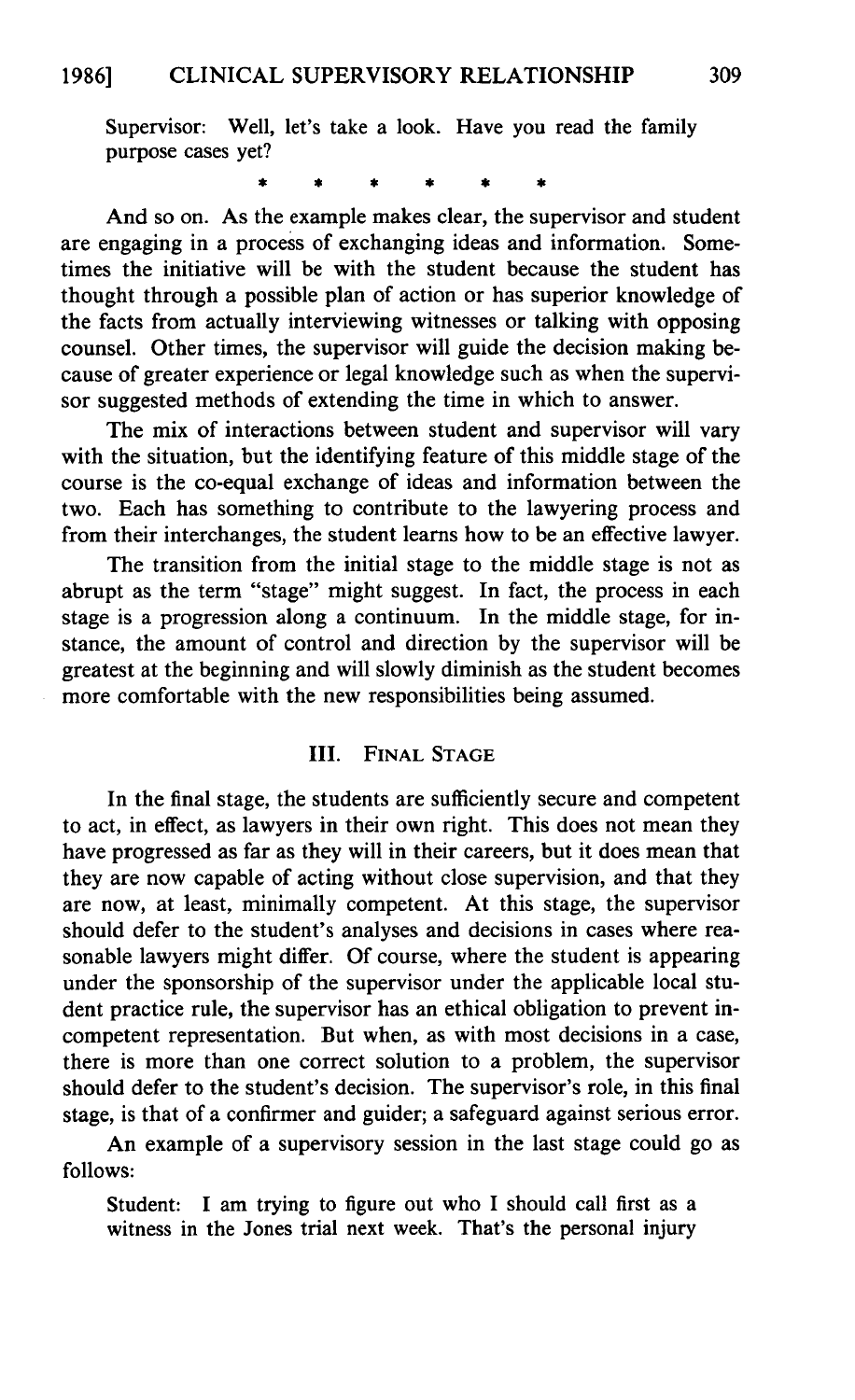case involving the family purpose doctrine. I can call either the father or son first.

Supervisor: What are your initial thoughts?

Student: Well, the son can tell about the accident and, remember, we are also claiming we weren't negligent. On the other hand, the father can tell about the lack of permission to use the car. Supervisor: So, which one do you think we should call first?

Student: I'm leaning toward the son.

Supervisor: How come?

Student: I think we have a stronger case on the lack of negligence and also the son can give an overall picture of the entire case.

Supervisor: Sounds reasonable to me. Which one makes the better witness?

Student: I would have to go with the father. The son is kind of a punk.

Supervisor: Does that change your decision?

Student: No. Neither is that good. It's just that the father is a little better. Besides, it means we can close with a stronger witness.

Supervisor: OK.

In this last stage, the supervisor should be checking the student's decisions for soundness. Has the student checked all aspects of an idea? Has the student correctly analyzed the facts and law? Is the student missing a step in the proper procedure? The supervisor has become more like a safety net preventing error on the part of the student, but the initiative and the decisions are now coming from the student.

The clinical supervisor must adapt his or her teaching techniques and styles to the students' rate of development, or the result will be frustration for both student and teacher, and a failed learning experience. This is particularly true of the amount of supervisory control exerted over the students actions. Several studies have indicated that students' perceived need for freedom in the supervisory relationship increases during the course of the relationship. 24 As students progress toward the goals of competence and professionalism, they expect to be treated as professionals. They expect and require more freedom and less structure in the later stages of the course. If the supervisor persists in holding the reins too tightly, the result will be dependency and rebellion among the students.25 Under such conditions, a more serious consequence is that students may fail to internalize the standards of conduct being taught.

**<sup>24</sup>** R. Newton, *supra* note **10** at 14; Gysbers **&** Johnston, *supra* note **10,** at **68, 73.**

**<sup>23</sup>** Orchard, The Use of Authority in Supervision, **23 PUBLIC WELFARE 32, 38 (1965);** Hester, *supra* note **15,** at 242; **A.** Kadushin, *supra* note **8,** at **135-6.**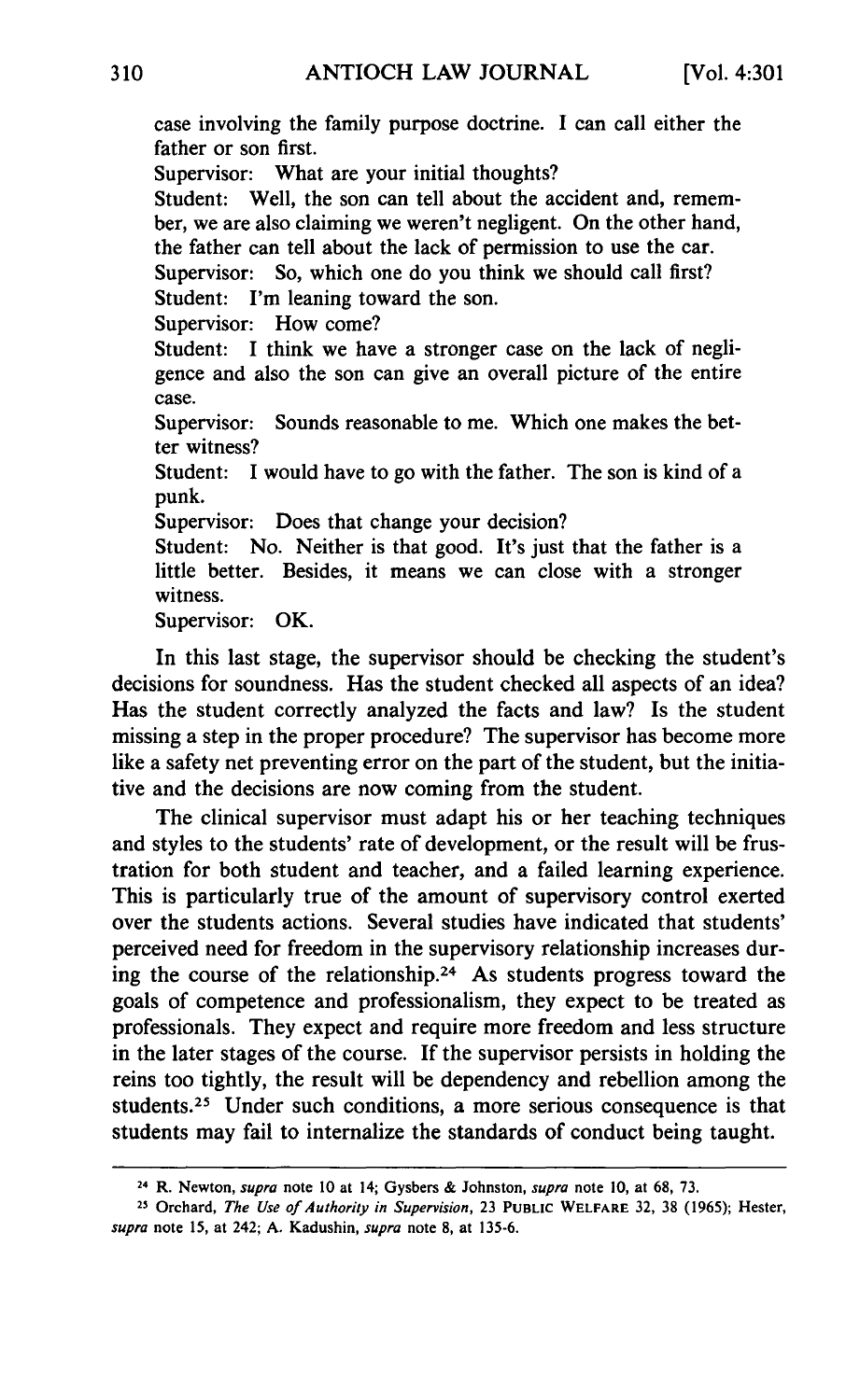On the other hand, too little control by the supervisor in the relationship to the students' development can be damaging.<sup>26</sup> As has previously been pointed out, students' lack of confidence and inadequate knowledge necessitates greater control in the beginning of the supervisory relationship. While the need for control diminishes as time passes, some degree of control must be exerted, even toward the end of the relationship. Too little control can leave the student anxious and floundering.

Whether too much or too little, an incorrect amount of control destroys effective teaching and learning. The supervisor must seek a degree of control appropriate to the student's development; a control which is neither overly passive nor authoritatively directive.<sup>27</sup> Judging the student's level of development and determining the required degree of control appropriate to that level are difficult tasks. The supervisor must evaluate the student's ability to complete assigned tasks, evaluate their difficulty, the degree of initiative, assumption of responsibility and the level of understanding required. From these criteria, the supervisor must draw a conclusion as to what amount of control to exert. These are delicate and difficult decisions. <sup>28</sup>

Another difficulty arises in assisting students to make the transition from one stage to the next. **If** students are not made aware of the progression of the course through the several stages, they will develop the expectation that the beginning stage represents the expected student-supervisor relationship for the entire course. While student resentment might develop because of the restrictions the first stage places on the students, few students will do anything to change the relationship because of the inherently authoritorian nature of the relationship between student and supervisor.29 The problem, then, is how to move students into subsequent stages and how to make them aware of the progression they are expected to follow.

The best approach is to make the sequence of expected student development explicit at the outset of the course.<sup>30</sup> In the orientation process, students should be told what will be expected of them at each stage of the course. Similarly, when a student is judged ready to move into the

**<sup>26</sup>**Hester, *id.*

**<sup>27</sup>** Johnston **&** Gysbers, *Practicum Supervisory Relationships. A Majority Report, 6 Counselor* **Ed.** and Supervision **3, 9 (1966);** Goin **&** Kline, Supervision Observed, **158 J. OF NERVOUS AND MENTAL DISEASE 208** (1974).

**<sup>28</sup>**W. Bennie, supra note **11,** at **88.**

**<sup>29</sup>**W. McKeachie, *supra* note 14, at 42; Zander, *The Discussion Period in a College Classroom,* in Center for Research on Learning and Teaching, University of Michigan, Memo to the Faculty, Mar. **1979,** at 2.

**<sup>30</sup>** Cohen **&** DeBetz, *supra* note 12, at **51-2.**